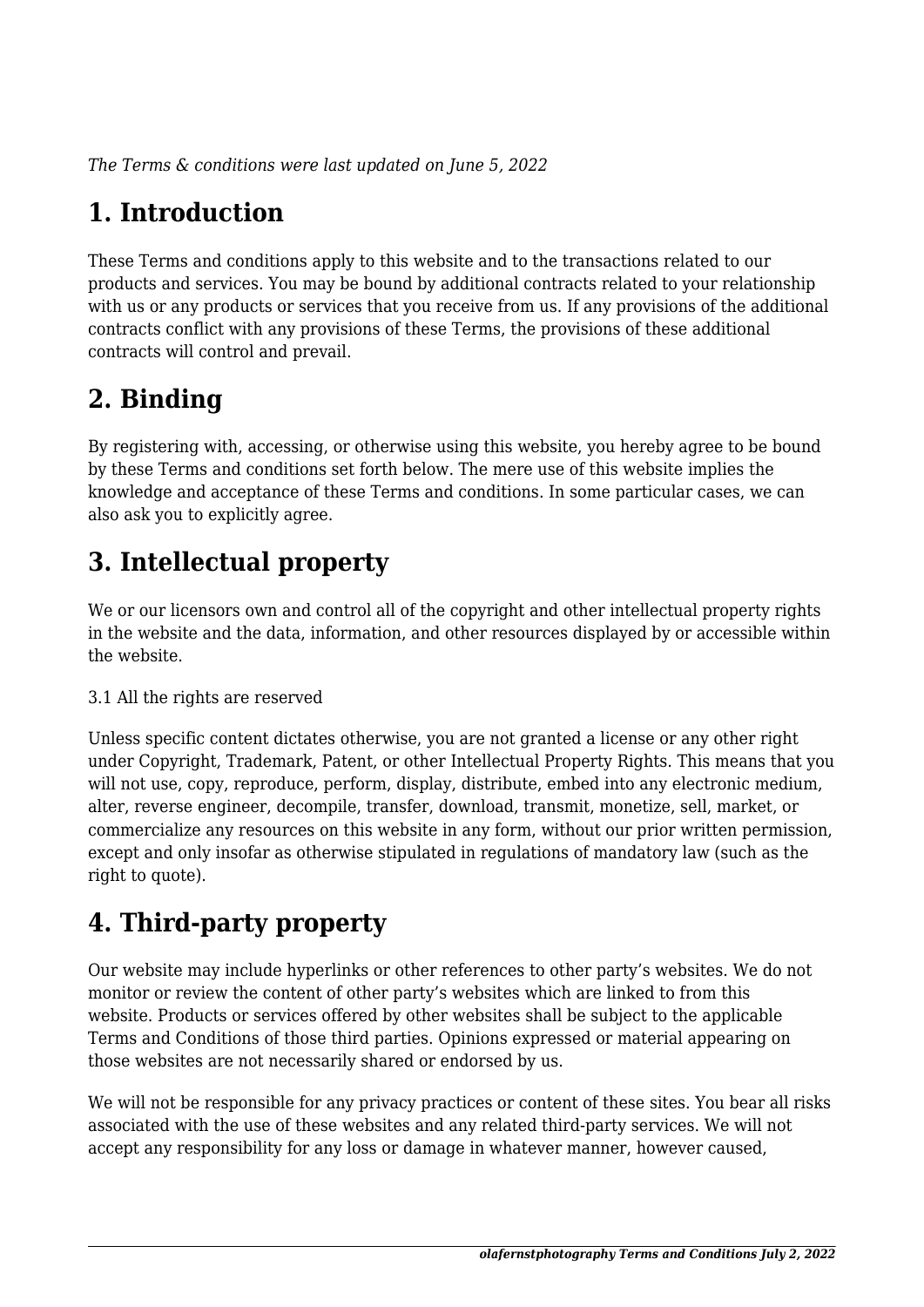resulting from your disclosure to third parties of personal information.

## **5. Responsible use**

By visiting our website, you agree to use it only for the purposes intended and as permitted by these Terms, any additional contracts with us, and applicable laws, regulations, and generally accepted online practices and industry guidelines. You must not use our website or services to use, publish or distribute any material which consists of (or is linked to) malicious computer software; use data collected from our website for any direct marketing activity, or conduct any systematic or automated data collection activities on or in relation to our website.

Engaging in any activity that causes, or may cause, damage to the website or that interferes with the performance, availability, or accessibility of the website is strictly prohibited.

## **6. Idea submission**

Do not submit any ideas, inventions, works of authorship, or other information that can be considered your own intellectual property that you would like to present to us unless we have first signed an agreement regarding the intellectual property or a non-disclosure agreement. If you disclose it to us absent such written agreement, you grant to us a worldwide, irrevocable, non-exclusive, royalty-free license to use, reproduce, store, adapt, publish, translate and distribute your content in any existing or future media.

## **7. Termination of use**

We may, in our sole discretion, at any time modify or discontinue access to, temporarily or permanently, the website or any Service thereon. You agree that we will not be liable to you or any third party for any such modification, suspension or discontinuance of your access to, or use of, the website or any content that you may have shared on the website. You will not be entitled to any compensation or other payment, even if certain features, settings, and/or any Content you have contributed or have come to rely on, are permanently lost. You must not circumvent or bypass, or attempt to circumvent or bypass, any access restriction measures on our website.

## **8. Warranties and liability**

Nothing in this section will limit or exclude any warranty implied by law that it would be unlawful to limit or to exclude. This website and all content on the website are provided on an "as is" and "as available" basis and may include inaccuracies or typographical errors. We expressly disclaim all warranties of any kind, whether express or implied, as to the availability, accuracy, or completeness of the Content. We make no warranty that:

• this website or our content will meet your requirements;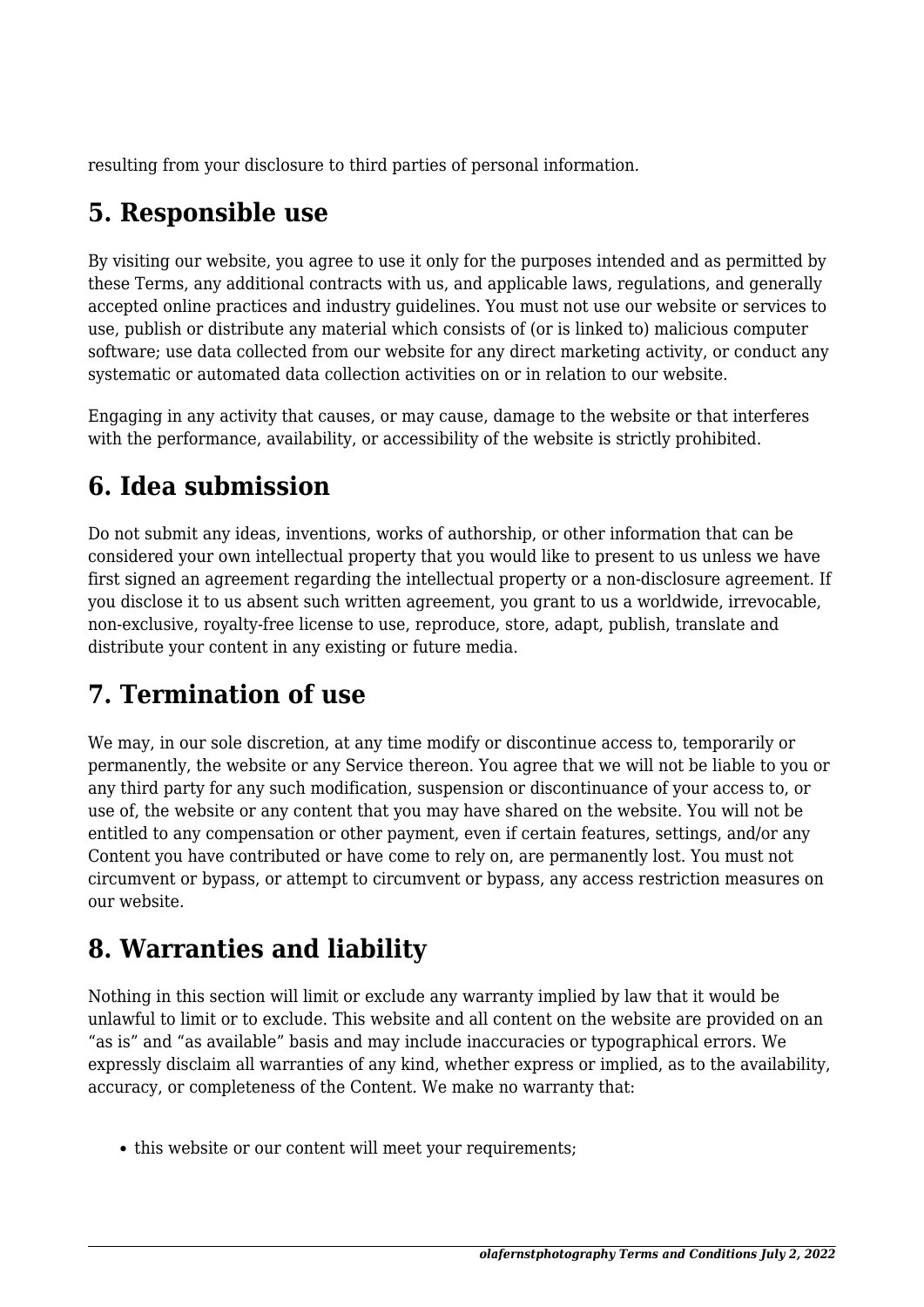this website will be available on an uninterrupted, timely, secure, or error-free basis.

Nothing on this website constitutes or is meant to constitute, legal, financial or medical advice of any kind. If you require advice you should consult an appropriate professional.

The following provisions of this section will apply to the maximum extent permitted by applicable law and will not limit or exclude our liability in respect of any matter which it would be unlawful or illegal for us to limit or to exclude our liability. In no event will we be liable for any direct or indirect damages (including any damages for loss of profits or revenue, loss or corruption of data, software or database, or loss of or harm to property or data) incurred by you or any third party, arising from your access to, or use of, our website.

Except to the extent any additional contract expressly states otherwise, our maximum liability to you for all damages arising out of or related to the website or any products and services marketed or sold through the website, regardless of the form of legal action that imposes liability (whether in contract, equity, negligence, intended conduct, tort or otherwise) will be limited to the total price that you paid to us to purchase such products or services or use the website. Such limit will apply in the aggregate to all of your claims, actions and causes of action of every kind and nature.

#### **9. Privacy**

To access our website and/or services, you may be required to provide certain information about yourself as part of the registration process. You agree that any information you provide will always be accurate, correct, and up to date.

We have developed a policy to address any privacy concerns you may have. For more information, please see our **Privacy Statement** and our **Cookie Policy**.

#### **10. Export restrictions / Legal compliance**

Access to the website from territories or countries where the Content or purchase of the products or Services sold on the website is illegal is prohibited. You may not use this website in violation of export laws and regulations of Germany.

## **11. Assignment**

You may not assign, transfer or sub-contract any of your rights and/or obligations under these Terms and conditions, in whole or in part, to any third party without our prior written consent. Any purported assignment in violation of this Section will be null and void.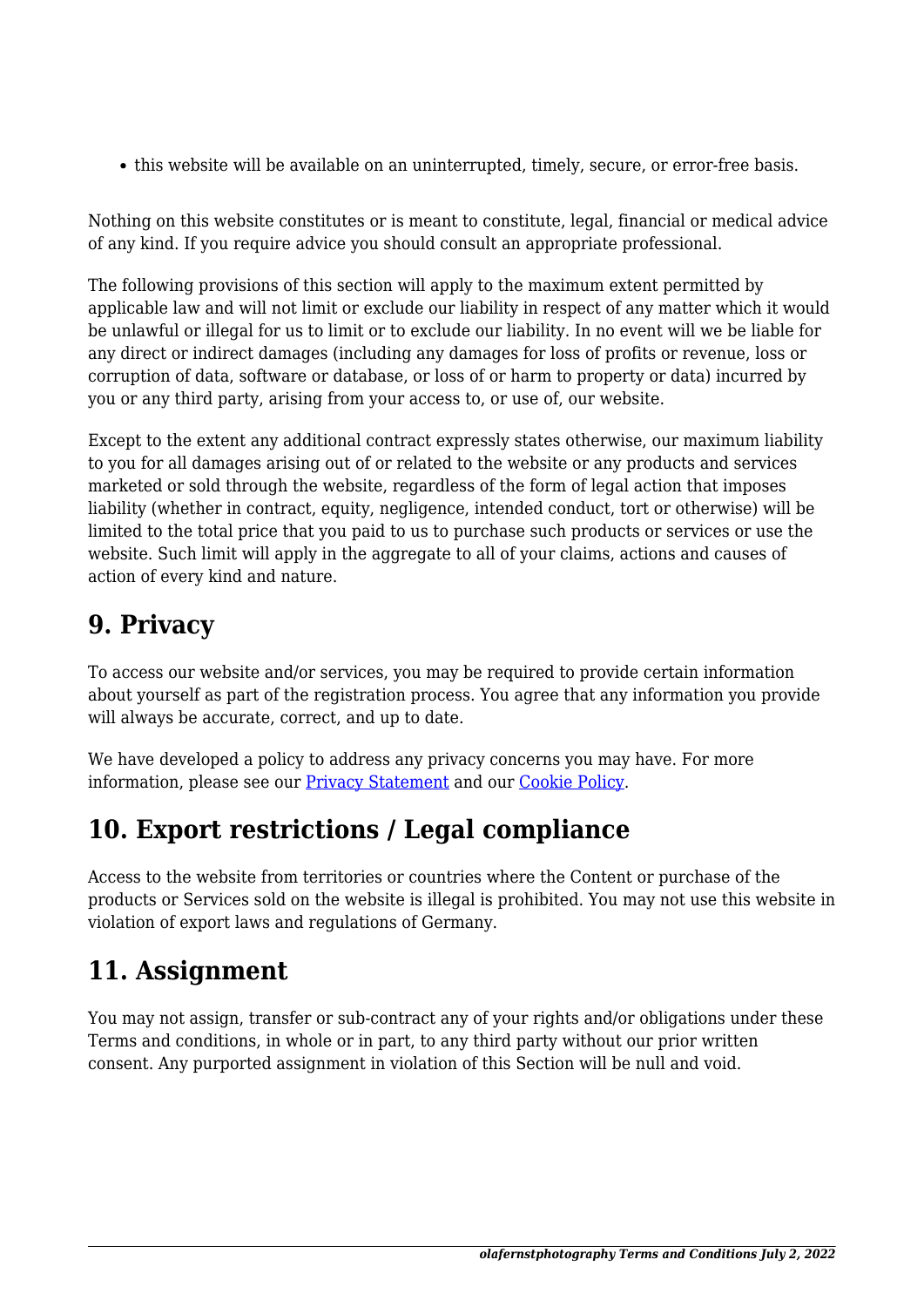#### **12. Breaches of these Terms and conditions**

Without prejudice to our other rights under these Terms and Conditions, if you breach these Terms and Conditions in any way, we may take such action as we deem appropriate to deal with the breach, including temporarily or permanently suspending your access to the website, contacting your internet service provider to request that they block your access to the website, and/or commence legal action against you.

#### **13. Force majeure**

Except for obligations to pay money hereunder, no delay, failure or omission by either party to carry out or observe any of its obligations hereunder will be deemed to be a breach of these Terms and conditions if and for as long as such delay, failure or omission arises from any cause beyond the reasonable control of that party.

#### **14. Indemnification**

You agree to indemnify, defend and hold us harmless, from and against any and all claims, liabilities, damages, losses and expenses, relating to your violation of these Terms and conditions, and applicable laws, including intellectual property rights and privacy rights. You will promptly reimburse us for our damages, losses, costs and expenses relating to or arising out of such claims.

#### **15. Waiver**

Failure to enforce any of the provisions set out in these Terms and Conditions and any Agreement, or failure to exercise any option to terminate, shall not be construed as waiver of such provisions and shall not affect the validity of these Terms and Conditions or of any Agreement or any part thereof, or the right thereafter to enforce each and every provision.

#### **16. Language**

These Terms and Conditions will be interpreted and construed exclusively in English. All notices and correspondence will be written exclusively in that language.

#### **17. Entire agreement**

These Terms and Conditions, together with our privacy statement and cookie policy, constitute the entire agreement between you and Olaf Ernst in relation to your use of this website.